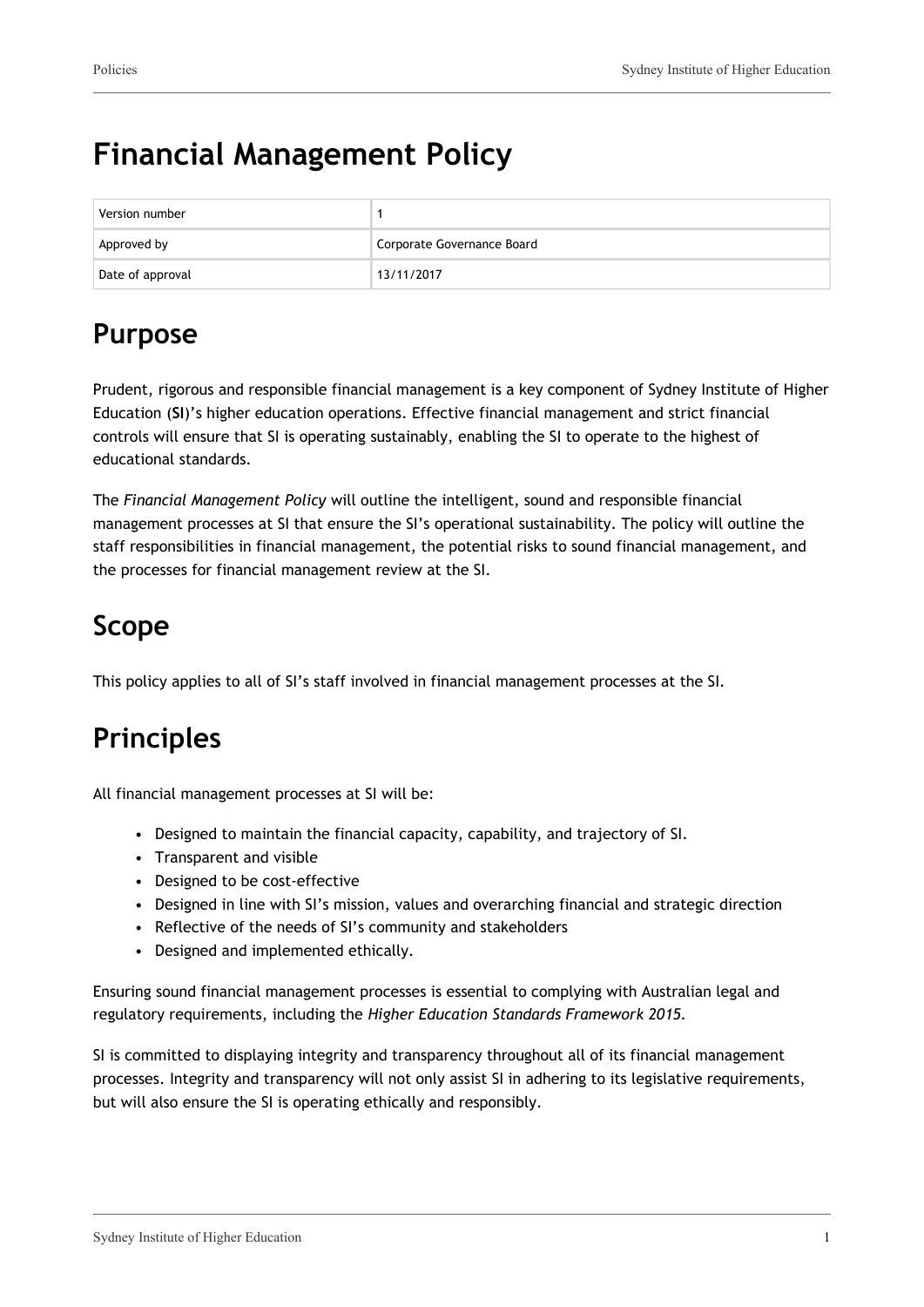## **Procedures**

### *Budgeting*

The *Corporate Governance Board* in collaboration with the Finance Manager will oversee the budget. The *Corporate Governance Board* and the Finance Manager will conduct an annual budget planning session which will assess SI's projected expenditure against its projected financial performance.

The budget will be developed to support and align with SI's strategic objectives and goals. The *Corporate Governance Board* and Finance Manager will specifically develop the budget in line with SI's current strategies and performance objectives outlined in the SI's *Business Plan* and *Strategic Plan*.

The following information, at minimum, will be taken into account by the *Corporate Governance Board* in the process of establishing the budget:

- Current advice and evidence from the Finance Manager
- Consideration of the overall objectives of SI as described in *Strategic Plan* and *Business Plan*
- Intended enrolment targets
- Workforce needs
- Projected revenue
- Fixed expenses
- Projected variable expenses
- Projected cash flow.

All SI staff members involved in financial decision-making must act in line with the budget.

Adjustments to the budget may be made with approval from the appropriate level of authority (see *Delegations Register).*

#### *Business Planning*

Business planning is integral to financial management at SI as it establishes the strategic objectives, risks to financial standing, and projected incomes and expenses for a specified period.

See the *Corporate Governance Policy* and *Strategic Plan, Business Continuity Plan, Workforce Plan,* and *Business Plan* for more information.

#### *Risk Management*

SI shall implement robust and comprehensive processes and systems that ensure financial risks are mitigated. Financial risks will be mitigated by:

- The monitoring of risks
- The effective delegation of risk responsibility
- Effective staff training
- Annual Audits

For more information on risk management please refer to SI's *Risk Management Policy* and *Business Continuity Plan.*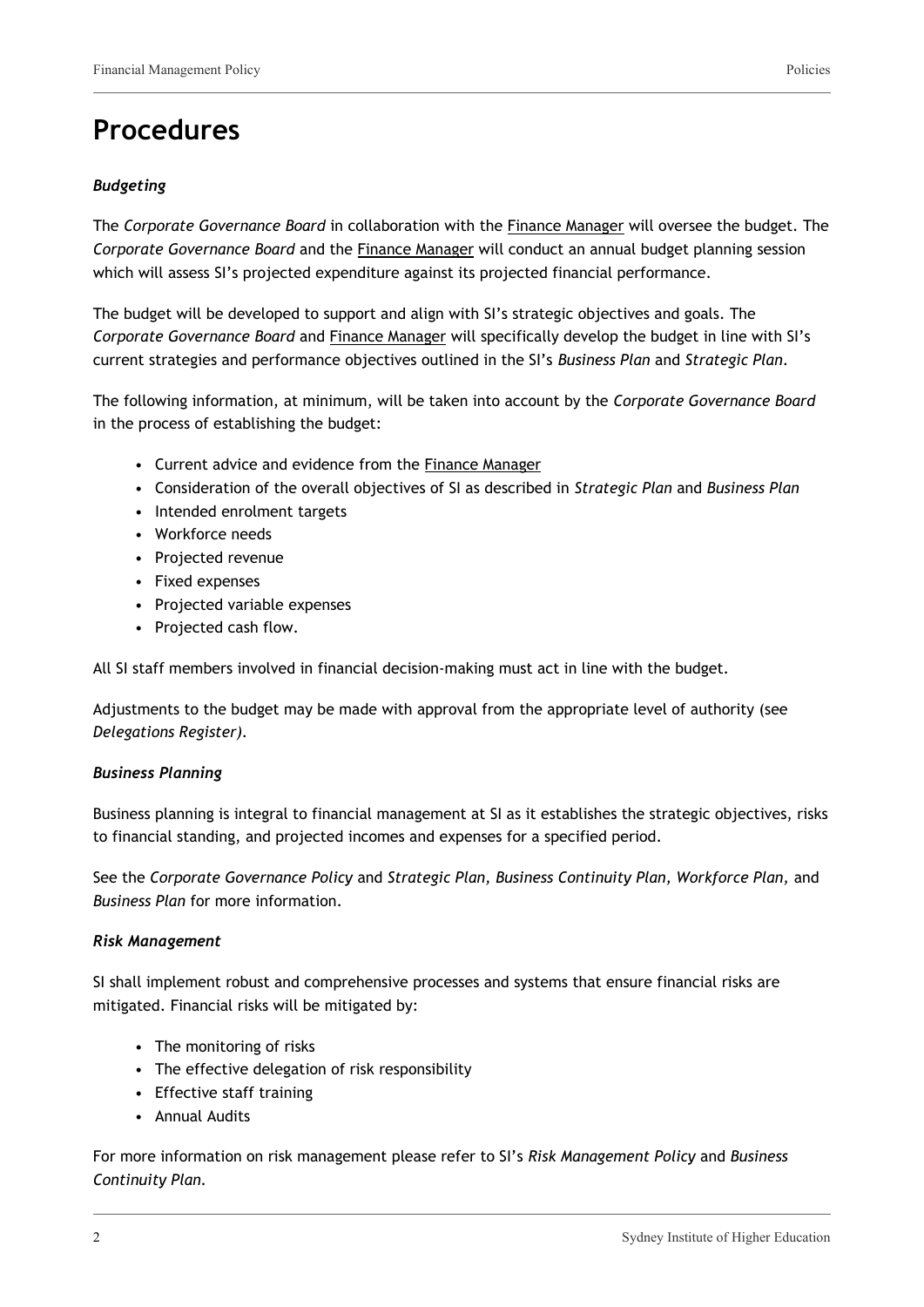#### *Staff qualifications*

SI will only allow appropriately qualified staff to manage financial matters.

*Corporate Governance Board* members must have expertise in sound financial management and fraud and corruption prevention.

External experts on financial matters will be engaged to provide advice to the *Corporate Governance Board*.

A framework of delegations of authority will be implemented within SI to ensure that staff members with the appropriate seniority handle purchases.

Training, support, and professional development will be offered to all staff members. Those involved in financial decision-making will be provided with specific financial management training and support.

#### *Legal Compliance*

SI will ensure that all financial management processes are in line with the SI's legislative requirements. Any instances of financial deception or fraud will be safeguarded against, and any staff members who have engaged in such activities will be subject to disciplinary measures as per the *Anti-Fraud and Corruption Policy*.

See *Compliance Framework Policy* for details on how SI will maintain compliance with relevant laws and regulations.

#### *Monitoring*

SI engages in ongoing monitoring of its financial position to ensure that it picks up on emerging risks and new information, and prevents fraud and corruption.

Reports generated from monitoring activities will be taken into consideration in business planning processes.

#### *Financial review and reporting*

At the end of each year, the budget is reviewed. Reports generated from this review will be taken into consideration in budgeting processes for the following year.

The review takes into account, at minimum:

- Projected/budgeted figures
- Actual figures
- Fixed expenses
- Estimated variable expenses
- Revenue
- All wage and salary expenditures
- Income and expenditure statements from previous year
- All profit and loss statements from previous year
- All most recent balance sheets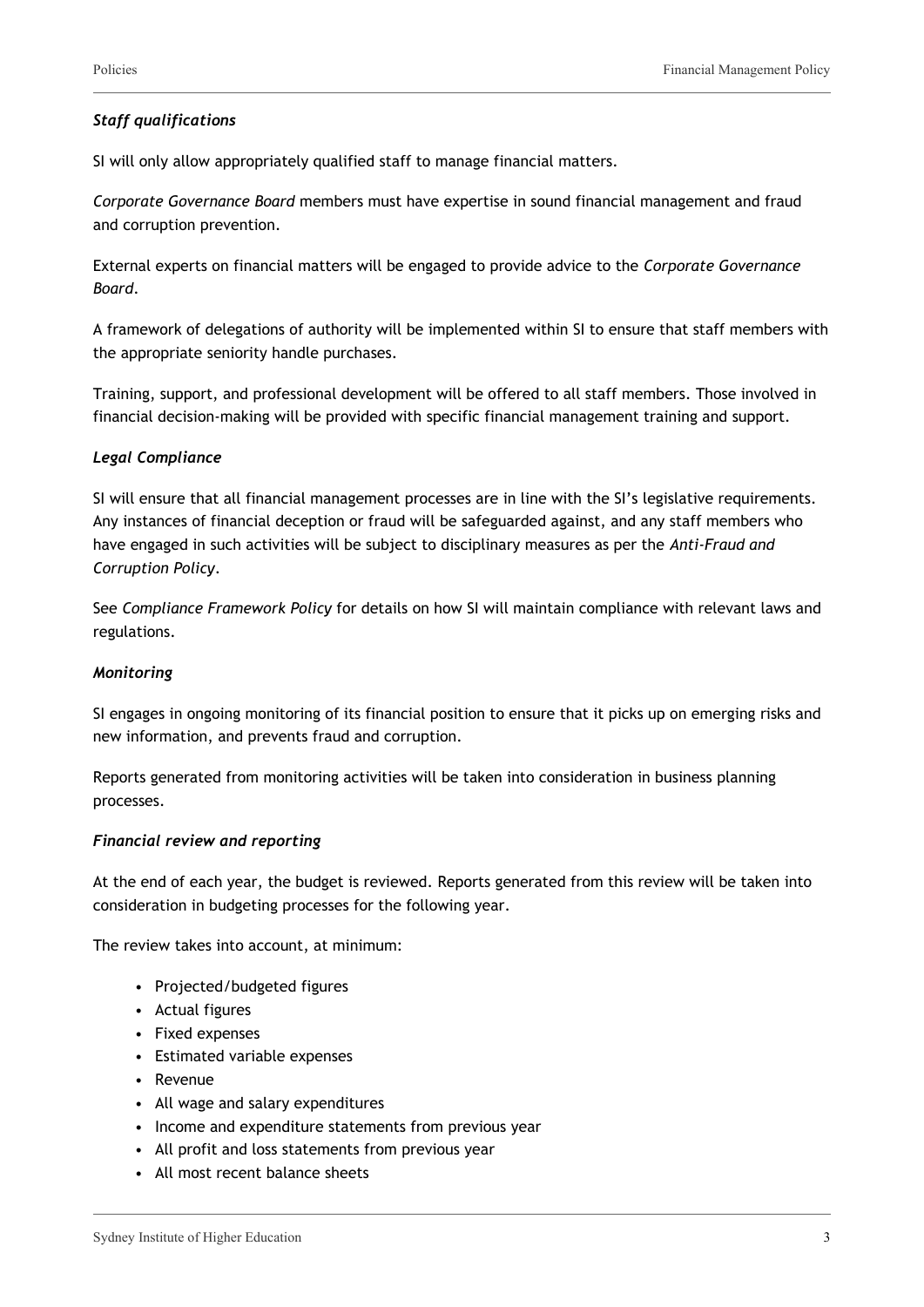- All most recent aged creditors and debtors reports
- A record of all financial transactions during previous 12 months

A financial report will be compiled in line with Australian accounting standards.

#### *Auditing*

SI shall employ an independent Auditor to conduct annual financial reports. The reports will evaluate SI's financial statements to determine the SI's financial stability and sustainability, as well as the accuracy of SI's financial statements. Furthermore external audits will ensure that SI's financial management processes meet Australian accounting standards. The audit will ensure that all financial risks are externally evaluated, enabling SI to implement mitigation processes where necessary.

#### *Business Continuity*

SI will maintain and update a comprehensive *Business Continuity Plan* which outlines how the SI will maintain its operations if risks or threats do eventuate. Furthermore, SI will ensure there are financial and tuition safeguards by purchasing insurance. SI will purchase:

- Professional Indemnity Insurance
- Public Liability Insurance
- Tuition Assurance Insurance
- Workers' Compensation Insurance.

For more information please refer to SI's current *Business Continuity Plan, Business Plan*, and *Risk Management Policy*.

#### *Delegations of Authority*

As per the *Delegations Register,* any transaction over \$10,000 must be signed by two staff members.

#### *Clear reporting and investigation processes*

In the event that financial mismanagement occurs, staff members must be able to comfortably report the incident to SI, and the appropriate investigation procedures must be followed. For more information see the *Anti-Fraud and Corruption Policy.*

#### *Documentation*

All delegations of authority must keep detailed records of financial processes and provide periodic reports through the reporting line. Reports must account for all spending, including the rationale for spending.

Documentation is used for monitoring, business planning, and auditing as appropriate.

### **Policy Implementation and Monitoring**

The *Corporate Governance Board* delegates responsibility for the day-to-day implementation of this policy to the Finance Manager.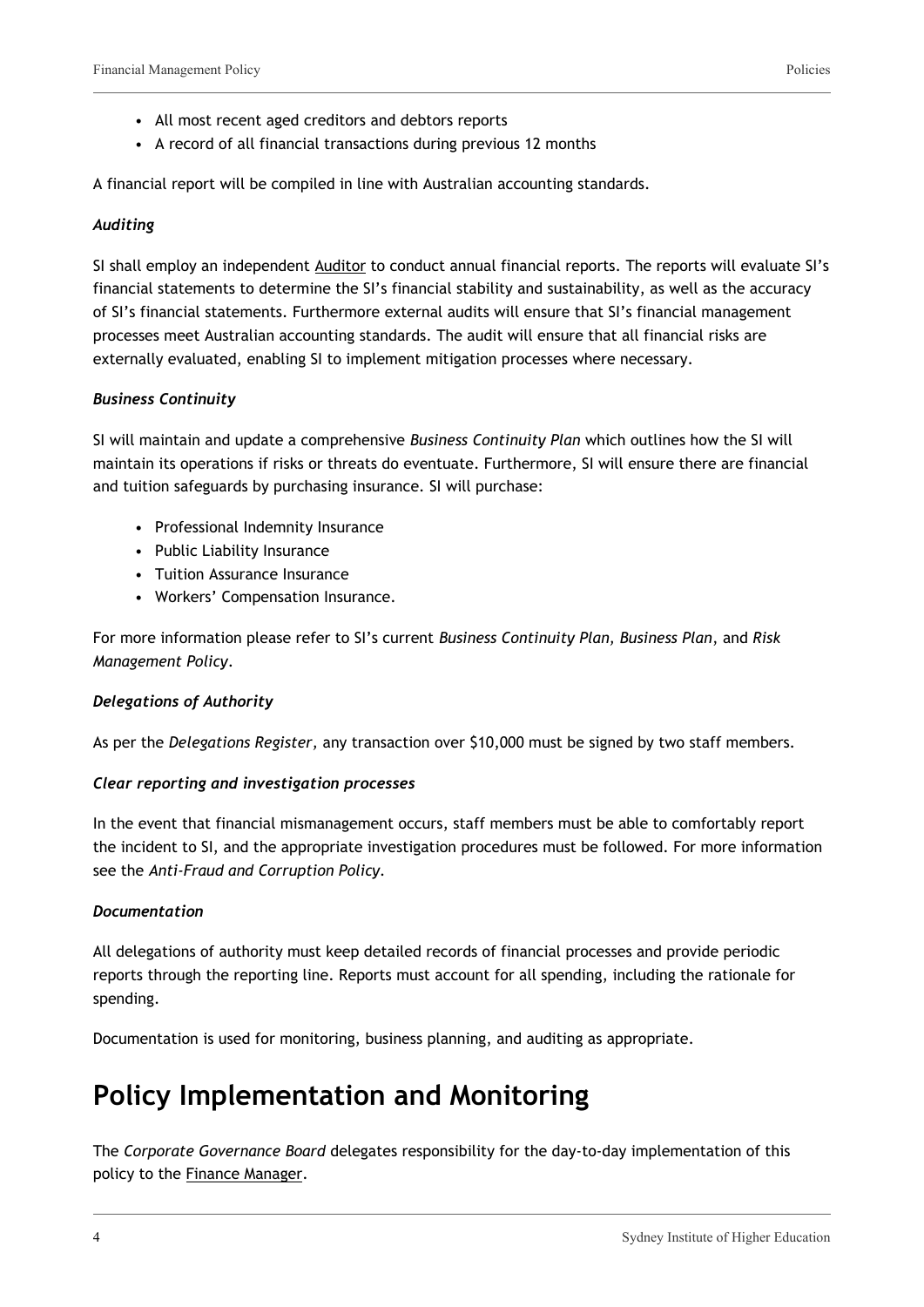The *Corporate Governance Board* will review all periodic reports from relevant committees and staff members.

Additionally, the *Corporate Governance Board* will review all relevant student complaints, concerns raised by staff members, and instances of student or staff misconduct on an ongoing basis.

The *Corporate Governance Board* and ensure that findings from these monitoring activities are taken into account in planning, quality assurance and improvement processes.

### **Definitions**

**Business Plan**: a document detailing how SI will reach its financial goals in order to achieve its overall strategic and academic goals.

**Business Continuity Plan**: a document produced by SI that identifies threats and risks SI faces. The *Business Continuity Plan* provides risk mitigation strategies and recovery plans to protect SI's personnel and assets in the event that key operations are disrupted.

**Corporate Governance Board**: the governing body responsible for oversight of all higher education operations, including the ongoing viability of the institution and the quality of its higher education delivery. The *Corporate Governance Board* guides Management and delegates responsibility for academic matters to the *Academic Board*.

**Risk**: the threat of uncertainty over the achievement of objectives.

**Risk Management**: Coordinated activities across SI which monitor and respond to risks so to minimise their potential harm in the case they eventuate.

### **Review schedule**

This policy will be reviewed by the *Corporate Governance Board* every three years.

| Version History |                            |                |                 |                   |  |
|-----------------|----------------------------|----------------|-----------------|-------------------|--|
| Version number: | Approved by:               | Approval date: | Revision notes: | Next review date: |  |
|                 | Corporate Governance Board | 13/11/2017     | Adopted         | 13/11/2020        |  |
|                 |                            |                |                 |                   |  |

| Related Documents |                                  |  |
|-------------------|----------------------------------|--|
| $\bullet$         | Anti-Fraud and Corruption Policy |  |
| $\bullet$         | Compliance Framework Policy      |  |
| ☞                 | Corporate Governance Policy      |  |
| $\bullet$         | Risk Management Policy           |  |